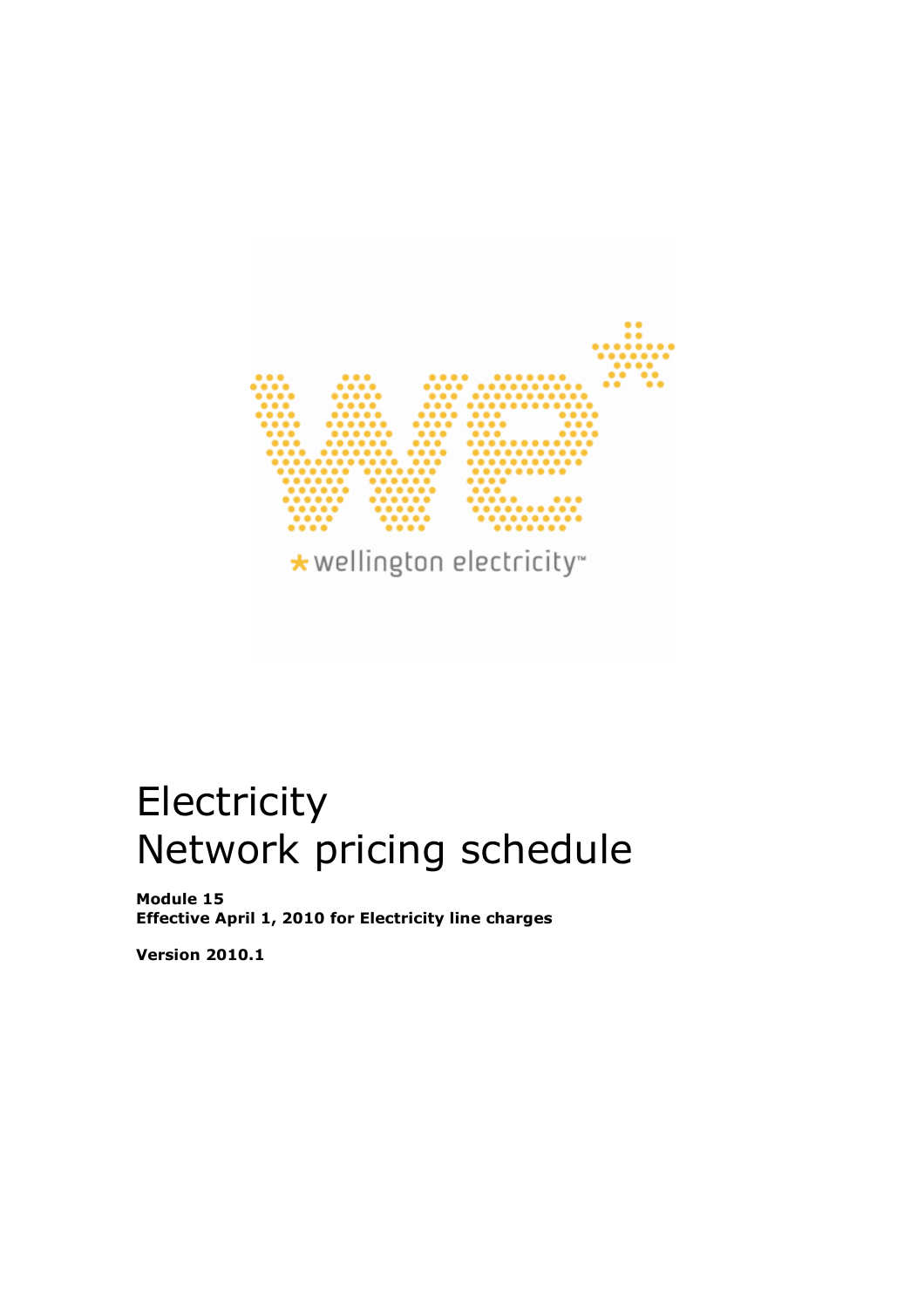

# **Contents**

| Section 1: |                                                   |  |
|------------|---------------------------------------------------|--|
| 1.1        |                                                   |  |
| Section 2: |                                                   |  |
| 2.1        |                                                   |  |
| 2.1.1      |                                                   |  |
| 2.1.2      |                                                   |  |
| 2.1.3      |                                                   |  |
| 2.1.4      |                                                   |  |
| 2.1.5      |                                                   |  |
| 2.1.6      |                                                   |  |
| 2.1.7      |                                                   |  |
| 2.1.8      |                                                   |  |
| 2.1.9      |                                                   |  |
| 2.1.10     |                                                   |  |
| 2.1.11     |                                                   |  |
| 2.1.11.1   |                                                   |  |
| 2.1.11.2   |                                                   |  |
| 2.1.12     |                                                   |  |
| 2.2        |                                                   |  |
| 2.2.1      |                                                   |  |
| 2.2.2      |                                                   |  |
| 2.2.3      |                                                   |  |
| 2.3        |                                                   |  |
| 2.3.1      |                                                   |  |
| 2.3.2      |                                                   |  |
| 2.3.3      |                                                   |  |
|            |                                                   |  |
| 2.3.4      |                                                   |  |
| 2.3.5      |                                                   |  |
| 2.3.6      |                                                   |  |
| 2.4        |                                                   |  |
| 2.4.1      |                                                   |  |
| 2.4.2      |                                                   |  |
| 2.4.3      |                                                   |  |
| 2.4.4      |                                                   |  |
| 2.4.5      |                                                   |  |
| 2.5        |                                                   |  |
| 2.6        |                                                   |  |
| 2.6.1      |                                                   |  |
| 2.6.2      |                                                   |  |
| 2.6.3      |                                                   |  |
| 2.6.3.1    |                                                   |  |
| 2.7        |                                                   |  |
| 2.8        |                                                   |  |
| 2.8.1      | Residential Service Areas - Wellington Network 18 |  |
| 2.8.2      | Commercial Service Areas - Wellington Network  19 |  |
| 2.8.3      |                                                   |  |
|            |                                                   |  |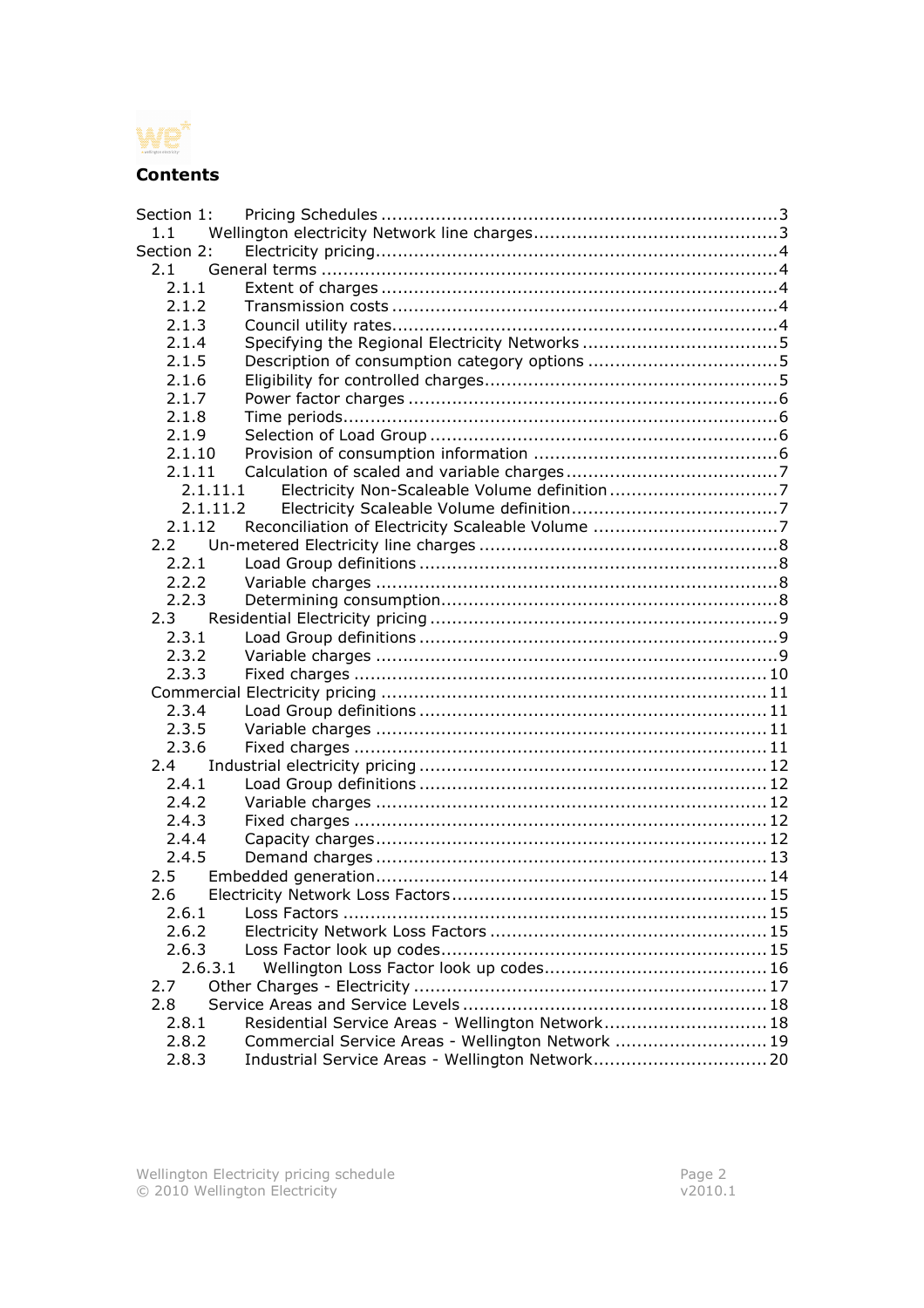

# Section 1: PRICING SCHEDULES

# 1.1 WELLINGTON ELECTRICITY NETWORK LINE CHARGES

**Un-metered**

| Region | Load Group | Consumption Code | Code      | Description                                 | <b>Units</b> | Charge |
|--------|------------|------------------|-----------|---------------------------------------------|--------------|--------|
| G      | G001       | <b>IFIXD</b>     | G001-FIXD | Non street lighting, <1kVA, fixed charge    | $$$ /dav     | 0.0309 |
| G      | G001       | 24UC             | G001-24UC | Non street lighting, <1kVA, variable charge | \$/kWh       | 0.1240 |
| G      | G002       | <b>IFIXD</b>     | G002-FIXD | Street lighting, <1kVA, fixed charge        | \$/day       | 0.0309 |
| G      | G002       | 24UC             | G002-24UC | Street lighting, <1kVA, variable charge     | \$/kWh       | 0.1240 |

#### **Residential**

| Region | Load Group       | <b>Consumption Code</b> | Code      | Description                                         | <b>Units</b> | Charge |  |
|--------|------------------|-------------------------|-----------|-----------------------------------------------------|--------------|--------|--|
| G      | G100             | <b>FIXD</b>             | G100-FIXD | Single meter without control, fixed charge          | \$/day       | 0.1500 |  |
| G      | G100             | 24UC                    | G100-24UC | Single meter without control, uncontrolled charge   | \$/kWh       | 0.0901 |  |
| G      | G100             | <b>NITE</b>             | G100-NITE | Single meter without control, night charge          | S/kWh        | 0.0153 |  |
| G      | G101             | <b>FIXD</b>             | G101-FIXD | Dual meter with control, fixed charge               | \$/day       | 0.1500 |  |
| G      | G <sub>101</sub> | 24UC                    | G101-24UC | Dual meter with control, uncontrolled charge        | \$/kWh       | 0.0901 |  |
| G      | G <sub>101</sub> | <b>CTRL</b>             | G101-CTRL | Dual meter with control, controlled charge          | \$/kWh       | 0.0422 |  |
| G      | G <sub>101</sub> | <b>NITE</b>             | G101-NITE | Dual meter with control, night charge               | \$/kWh       | 0.0153 |  |
| G      | G <sub>102</sub> | <b>FIXD</b>             | G102-FIXD | Single meter with control, controlled, fixed charge | \$/day       | 0.1500 |  |
| G      | G102             | <b>AICO</b>             | G102-AICO | Single meter with control, all inclusive charge     | \$/kWh       | 0.0709 |  |
| G      | G <sub>102</sub> | <b>NITE</b>             | G102-NITE | Single meter with control, night charge             | \$/kWh       | 0.0153 |  |
| G      | G <sub>103</sub> | <b>FIXD</b>             | G103-FIXD | 3 phase residential, fixed charge                   | \$/day       | 0.1500 |  |
| G      | G <sub>103</sub> | <b>24UC</b>             | G103-24UC | 3 phase residential, variable charge                | \$/kWh       | 0.0911 |  |

#### **Low voltage connection**

| Region | Load Group       | <b>Consumption Code</b> | Code             | Description                            | <b>Units</b> | Charge  |
|--------|------------------|-------------------------|------------------|----------------------------------------|--------------|---------|
| G      | GV02             | <b>FIXD</b>             | GV02-FIXD        | <=15kVA, fixed charge                  | \$/day       | 0.4557  |
| G      | GV02             | <b>24UC</b>             | GV02-24UC        | <=15kVA, variable charge               | \$/kWh       | 0.0524  |
| G      | GV07             | <b>FIXD</b>             | GV07-FIXD        | >15kVA and <=69kVA, fixed charge       | \$/day       | 1.1273  |
| G      | GV07             | <b>24UC</b>             | <b>GV07-24UC</b> | >15kVA and <=69kVA, variable charge    | \$/kWh       | 0.0364  |
| G      | GV <sub>14</sub> | <b>FIXD</b>             | GV14-FIXD        | >69kVA and <=138kVA, fixed charge      | \$/day       | 6.3871  |
| G      | GV <sub>14</sub> | <b>24UC</b>             | <b>GV14-24UC</b> | >69kVA and <= 138kVA, variable charge  | \$/kWh       | 0.0430  |
| G      | GV30             | <b>FIXD</b>             | GV30-FIXD        | >138kVA and <= 300kVA, fixed charge    | \$/day       | 9.0984  |
| G      | GV30             | <b>24UC</b>             | GV30-24UC        | >138kVA and <= 300kVA, variable charge | \$/kWh       | 0.0178  |
| G      | GV99             | <b>FIXD</b>             | GV99-FIXD        | >300kVA. TOU, fixed charge             | \$/day       | 22.9422 |
| G      | GV99             | 24UC                    | GV99-24UC        | >300kVA, TOU, variable charge          | \$/kWh       | 0.0080  |
| G      | GV99             | <b>DAMD</b>             | GV99-DAMD        | >300kVA. TOU, demand charge            | \$/kVA/month | 7.0636  |

#### **Transformer connection**

| Region | Load Group | <b>Consumption Code</b> | Code      | Description                            | <b>Units</b> | Charge  |
|--------|------------|-------------------------|-----------|----------------------------------------|--------------|---------|
| G      | GX02       | <b>FIXD</b>             | GX02-FIXD | <=15kVA, fixed charge                  | \$/day       | 0.4144  |
| G      | GX02       | <b>24UC</b>             | GX02-24UC | <=15kVA, variable charge               | \$/kWh       | 0.0477  |
| G      | GX07       | <b>FIXD</b>             | GX07-FIXD | >15kVA and <=69kVA, fixed charge       | \$/day       | 1.0248  |
| G      | GX07       | <b>24UC</b>             | GX07-24UC | >15kVA and <=69kVA, variable charge    | \$/kWh       | 0.0331  |
| G      | GX14       | <b>FIXD</b>             | GX14-FIXD | >69kVA and <=138kVA, fixed charge      | \$/day       | 5.8064  |
| G      | GX14       | <b>24UC</b>             | GX14-24UC | >69kVA and <=138kVA, variable charge   | \$/kWh       | 0.0391  |
| G      | GX30       | <b>FIXD</b>             | GX30-FIXD | >138kVA and <= 300kVA, fixed charge    | \$/day       | 8.2712  |
| G      | GX30       | <b>24UC</b>             | GX30-24UC | >138kVA and <= 300kVA, variable charge | \$/kWh       | 0.0162  |
| G      | GX99       | <b>FIXD</b>             | GX99-FIXD | >300kVA, TOU, fixed charge             | \$/day       | 17.8461 |
| G      | GX99       | <b>24UC</b>             | GX99-24UC | >300kVA, TOU, variable charge          | \$/kWh       | 0.0063  |
| G      | GX99       | CAPY                    | GX99-CAPY | >300kVA, TOU, capacity charge          | \$/kVA/dav   | 0.0149  |
| G      | GX99       | <b>DAMD</b>             | GX99-DAMD | >300kVA. TOU, demand charge            | \$/kVA/month | 5.7897  |

#### **Industrial**

| Region | Load Group       | <b>Consumption Code</b> | Code              | Description                                                                | <b>Units</b>  | Charge  |  |
|--------|------------------|-------------------------|-------------------|----------------------------------------------------------------------------|---------------|---------|--|
| G      | GC60             | <b>FIXD</b>             | GC60-FIXD         | >1500kVA connection, in CBD/Industrial service area, fixed charge          | $$$ /dav      | 0.0397  |  |
| G      | GC60             | <b>24UC</b>             | GC60-24UC         | >1500kVA connection, in CBD/Industrial service area, variable charge       | \$/kWh        | 0.0012  |  |
| G      | GC60             | <b>CAPY</b>             | GC60-CAPY         | >1500kVA connection, in CBD/Industrial service area, capacity charge       | \$/kVA/dav    | 0.0257  |  |
| G      | GC60             | <b>DOPC</b>             | GC60-DOPC         | >1500kVA connection, in CBD/Industrial service area, on-peak demand charge | \$/kW/month   | 10.2446 |  |
| G      | GC60             | <b>PWRF</b>             | GC60-PWRF         | >1500kVA connection, in CBD/Industrial service area, power factor charge   | \$/kVAr/month | 7.5787  |  |
| G      | GU <sub>60</sub> | <b>FIXD</b>             | GU60-FIXD         | >1500kVA connection, in urban service area, fixed charge                   | \$/day        | 0.0397  |  |
| G      | GU <sub>60</sub> | <b>24UC</b>             | <b>IGU60-24UC</b> | >1500kVA connection, in urban service area, variable charge                | \$/kWh        | 0.0012  |  |
| G      | GU60             | CAPY                    | GU60-CAPY         | >1500kVA connection, in urban service area, capacity charge                | \$/kVA/dav    | 0.0257  |  |
| G      | GU60             | <b>DOPC</b>             | IGU60-DOPC        | >1500kVA connection, in urban service area, on-peak demand charge          | \$/kW/month   | 10.6670 |  |
| G      | GU <sub>60</sub> | <b>PWRF</b>             | GU60-PWRF         | >1500kVA connection, in urban service area, power factor charge            | \$/kVAr/month | 7.5787  |  |
| G      | GR60             | <b>FIXD</b>             | GR60-FIXD         | >1500kVA connection, in rural service area, fixed charge                   | \$/day        | 0.0397  |  |
| G      | GR60             | 24UC                    | GR60-24UC         | >1500kVA connection, in rural service area, variable charge                | \$/kWh        | 0.0012  |  |
| G      | GR60             | CAPY                    | GR60-CAPY         | >1500kVA connection, in rural service area, capacity charge                | \$/kVA/dav    | 0.0257  |  |
| G      | GR60             | <b>DOPC</b>             | GR60-DOPC         | >1500kVA connection, in rural service area, on-peak demand charge          | \$/kW/month   | 12.8546 |  |
| G      | GR60             | <b>PWRF</b>             | GR60-PWRF         | >1500kVA connection, in rural service area, power factor charge            | \$/kVAr/month | 7.5787  |  |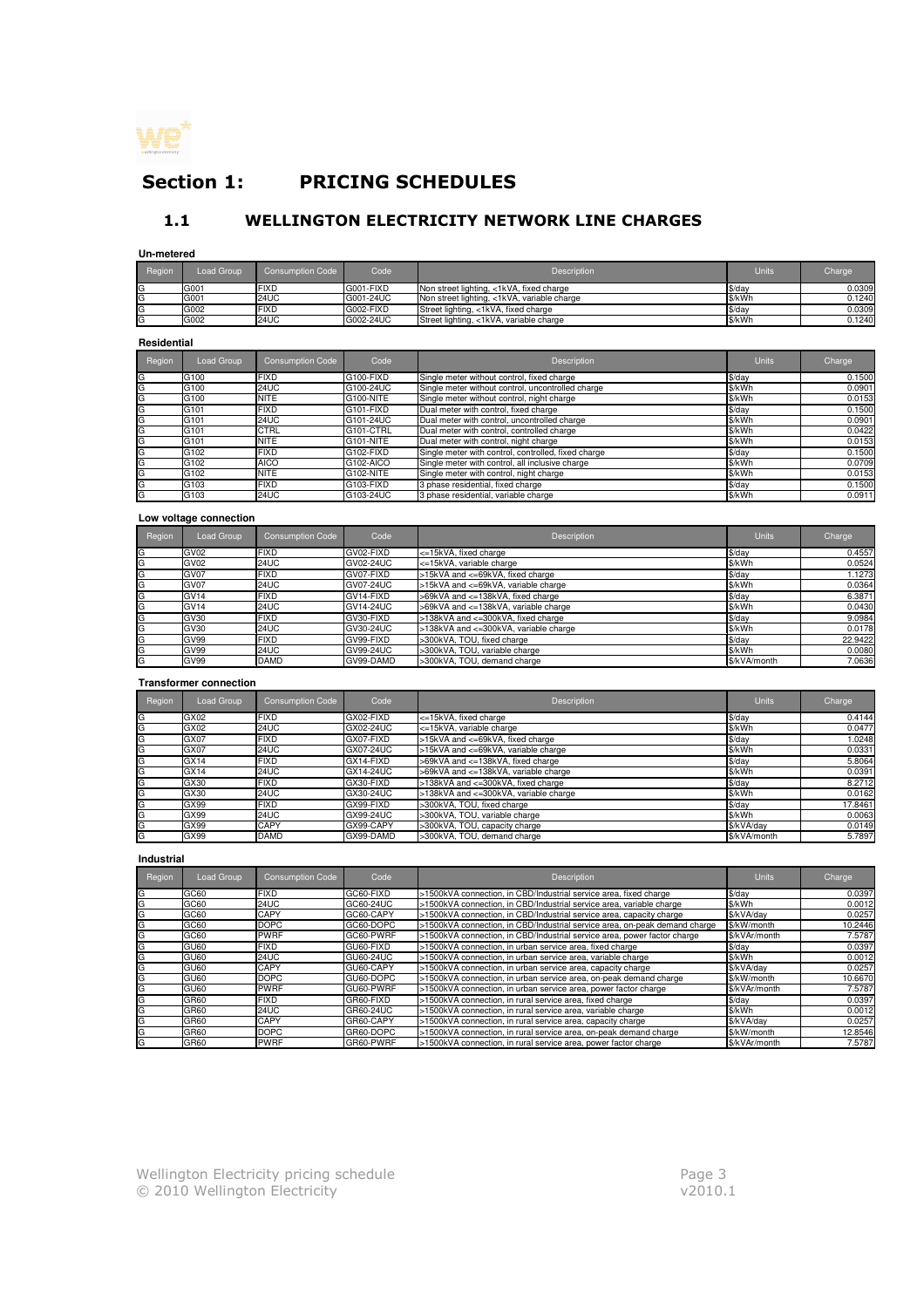

# Section 2: **ELECTRICITY PRICING**

The Distributor's standard Electricity Network line charges are designed to cover the cost of transporting Electricity over the Electricity Network to End-Consumer's homes and businesses.

See section 1.1 for line charges applicable to the Wellington Electricity Network.

#### 2.1 GENERAL TERMS

- (a) Load Group has the same meaning as End-Consumer Load Group.
- (b) Times stated in this module are New Zealand Daylight Time unless otherwise specified

#### 2.1.1 Extent of charges

- (a) All charges exclude the provision of Metering Equipment or Load Management equipment which is located at the Point of Connection to the Electricity Network.
- (b) All charges exclude the cost of the End-Consumer Fittings.
- (c) All charges are exclusive of Goods and Services Tax (GST).

#### 2.1.2 Transmission costs

- (a) All charges exclude loss constraint excess payments (loss rental rebates) and ancillary service charges. The Distributor will distribute (or invoice as the case may be) these amounts to Retailers. The amounts will be distributed or charged to Retailers in proportion to their share of the kWh volumes reconciled each month from each Regional Network.
- (b) The Distributor will charge a transmission administration fee of \$13,875 per month. The fee will be allocated to Retailers in proportion to their share of the kWh volumes reconciled each month from each Regional Network.

# 2.1.3 Council utility rates

- (a) Local Council rates levied on the Distributor are passed on in the form of a council utility charge. The council utility charge is a fixed charge per ICP or any other Point of Connection (including un-metered connections such as street lights) in the respective rateable pricing region.
- (b) For Wellington the council utility charge is 0.0324 \$/day. Where possible the council utility charge is incorporated into the fixed \$/day charges for each Load Group as outlined in section 2.1.5.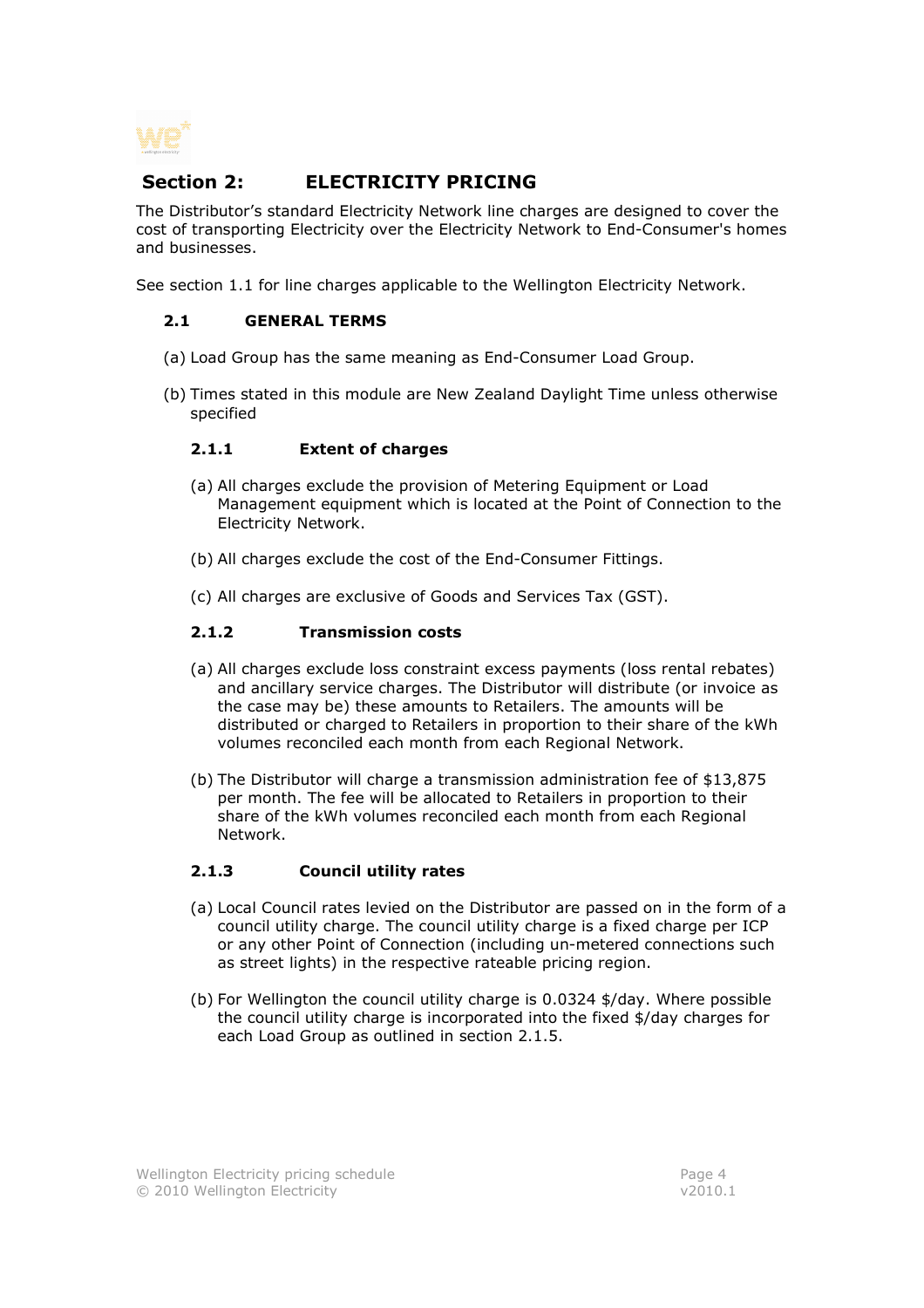

## 2.1.4 Specifying the Regional Electricity Networks

The Regional Electricity Network that End-Consumers are supplied from is determined by the relevant Injection Point. The Injection Points and the corresponding Regional Electricity Network are shown in the table below;

| <b>Regional Electricity</b><br><b>Network</b> | <b>Central</b><br><b>Regional</b><br><b>Network</b> |
|-----------------------------------------------|-----------------------------------------------------|
| <b>Pricing region</b>                         | Wellington                                          |
| Transpower                                    | Haywards                                            |
| transmission system:                          | Melling                                             |
| <b>Injection Points</b>                       | Gracefield                                          |
|                                               | <b>Upper Hutt</b>                                   |
|                                               | Takapu Rd                                           |
|                                               | Pauatahanui                                         |
|                                               | Wilton                                              |
|                                               | <b>Central Park</b>                                 |
|                                               | Kaiwharawhara                                       |

#### 2.1.5 Description of consumption category options

Various pricing options are available for different meter configurations within Load Groups. The following options are used within the pricing schedules (not all options are available in all Load Groups);

| <b>Consumption</b><br>category | <b>Consumption</b><br>code | <b>Details</b>                                                                                                                                                                                                                         |
|--------------------------------|----------------------------|----------------------------------------------------------------------------------------------------------------------------------------------------------------------------------------------------------------------------------------|
| Controlled                     | <b>CTRL</b>                | Can be controlled at any time for a maximum of 5 hours in<br>any 24 hour period. Only available to load permanently wired<br>to a separate meter (refer to 2.1.6 for eligibility for<br>controlled charges).                           |
| All inclusive<br>controlled    | <b>AICO</b>                | A 24 hour supply with associated appliances that can be<br>controlled at any time for a maximum of 5 hours in any 24<br>hour period. Any storage water or space heating on this<br>charge must be controlled - refer to section 2.1.6. |
| Night supply<br>only           | <b>NITE</b>                | Controlled option with power between the hours 11pm -<br>7am, plus a minimum "boost period" of one hour generally<br>between 1pm and 3.30pm. This charge is only available<br>where the load is permanently wired to a separate meter. |
| 24 hr<br>uncontrolled          | 24UC                       | 24 hour supply uncontrolled                                                                                                                                                                                                            |

# 2.1.6 Eligibility for controlled charges

Eligibility for either the AICO or CTRL charge is conditional on a hot water cylinder with a capacity in excess of 50 litres being permanently wired into the Distributor's load management system. The hot water cylinder may be substituted with appliances of a similar rating and load profile such as air conditioning units, swimming or spa pool heaters, electric kilns or storage heating at the Distributors discretion.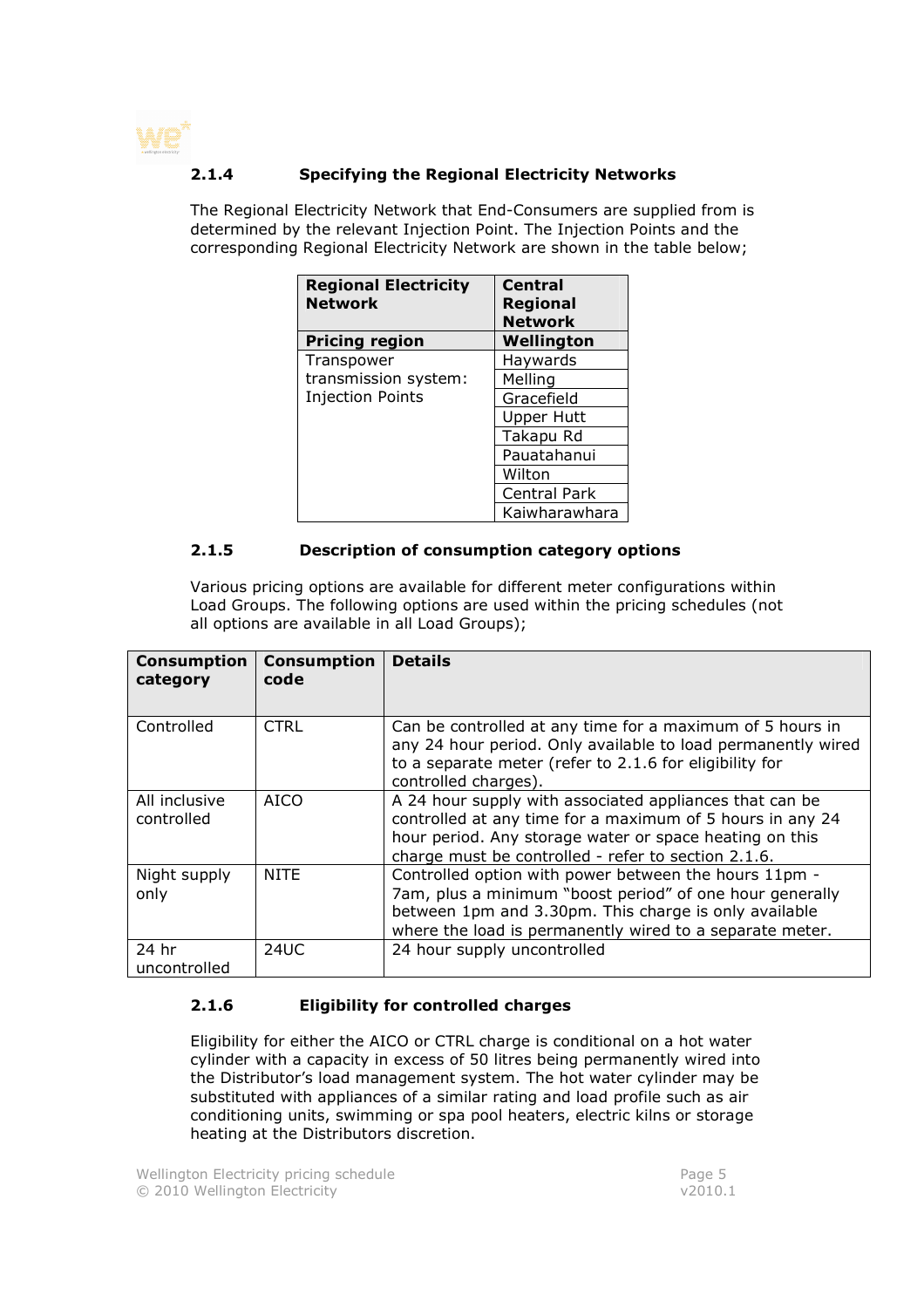

#### 2.1.7 Power factor charges

All charges assume a power factor of not less than 0.95 lagging. A reactive charge for poor power factor is applicable separately. A power factor charge of \$7.5787/kVAr/month will be applied where the End-Consumer's power factor is less than 0.95 lagging.

- (a) The kVAr amount represents twice the largest difference between the kVArh amount recorded in any one 1⁄2 hour period and one third (correct to two decimal places) of the kWh demand recorded in the same 1⁄2 hour period. The charge is applicable only during weekdays, between 7am and 8pm.
- (b) The power factor charge will only be applicable for End-Consumers with TOU metering whose charges do not incorporate a component that is based on kVA demand.

#### 2.1.8 Time periods

The time periods used in the pricing schedules are defined in the following table.

| <b>Period</b> | Wellington     |
|---------------|----------------|
| Night         | 11:00pm-7:00am |
| On-peak       | 7:30am-9:30am  |
|               | 5:30pm-7:30pm  |

#### 2.1.9 Selection of Load Group

- (a) The Load Group for Residential End-Consumers may be nominated by the Retailer in accordance with the requirements of this pricing module for the various consumption options.
- (b) The Load Group for all other Points of Connection will be set by the Distributor based on the criteria set out in this pricing module.
- (c) Where an End-Consumer requests a new, or an upgrade to, their Point Of Connection that requires or brings forward capital expenditure by the Distributor, the Distributor may apply non-standard charges other than those outlined in section 1.1.

#### 2.1.10 Provision of consumption information

- (a) The Retailer will provide the Distributor with consumption data for each ICP and for each consumption category.
- (b) Each volume will be associated with a consumption category as per the table 2.1.5 and will be submitted using the code as published in the code column of the Wellington electricity network line charge tables in section 1.1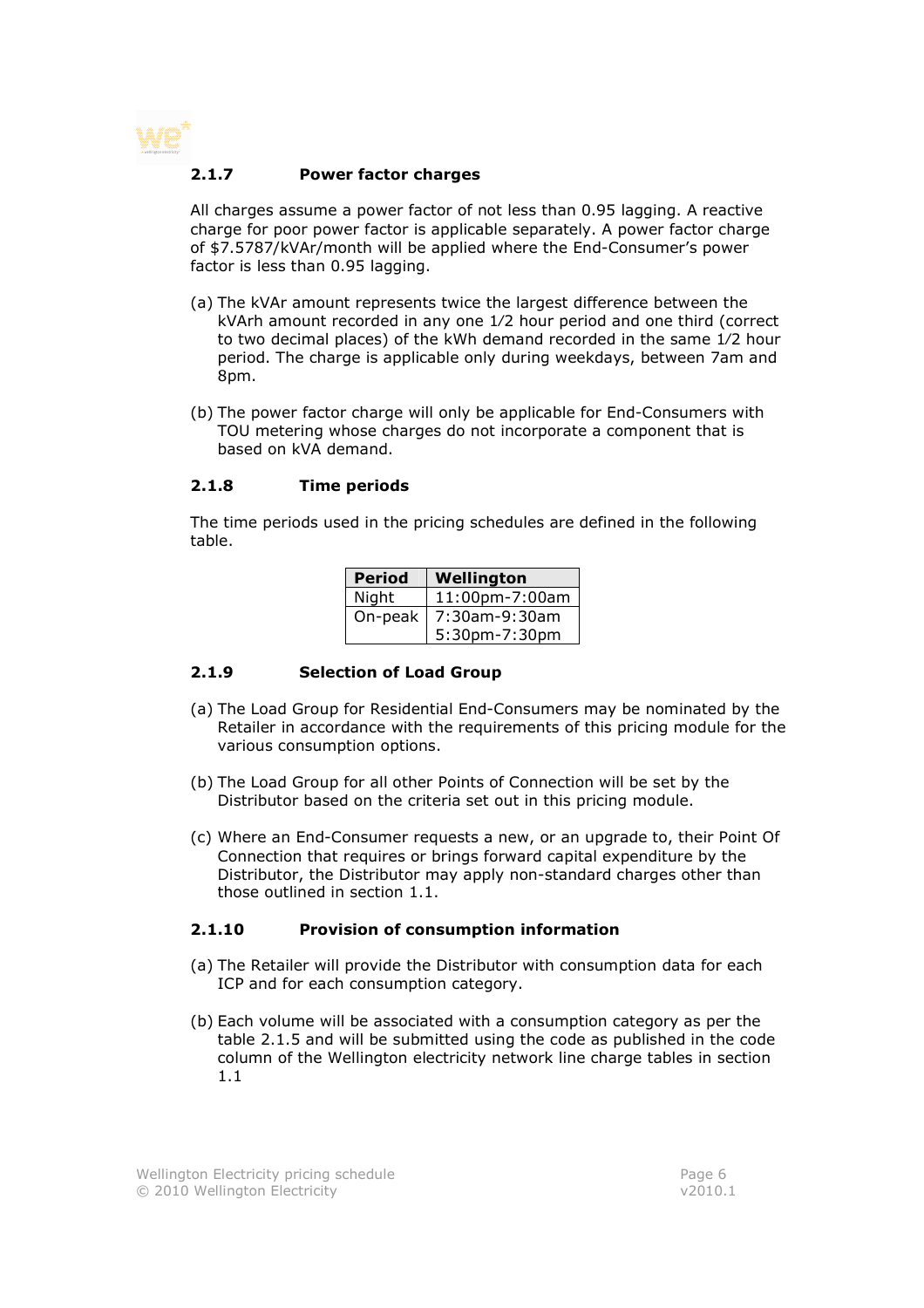

- (c) Where more than one meter at an ICP is in use, but a single variable line charge applies, the consumption data will need to be aggregated before forwarding to the Distributor.
- (d) For some Load Groups it is possible for an ICP to have multiple consumption categories (such as controlled and uncontrolled). Such an ICP will have one Load Group with multiple consumption codes.
- (e) Where a half hourly meter is fitted, there will only be one consumption code. Where there is no variable charge the consumption code will still need to be included with the half hourly volume, and in such cases the billing process will not calculate any variable charge.

#### 2.1.11 Calculation of scaled and variable charges

#### 2.1.11.1 Electricity Non-Scaleable Volume definition

Electricity Non-Scaleable Volume is the loss-adjusted volume derived from End-Consumers identified by The Distributor as being TOU (time of use) metered, or un-metered.

#### 2.1.11.2 Electricity Scaleable Volume definition

Electricity Scaleable Volume is the loss adjusted volume derived from End-Consumers other than those End-Consumers identified in 2.1.11.1.

#### 2.1.12 Reconciliation of Electricity Scaleable Volume

- (a) Where the sum of Electricity Scaleable Volume and Electricity Non-Scaleable Volume (after adjustments for estimated volumes) supplied by all Retailers does not reconcile with the total Energy injected into the Network, the Distributor will factor up or down the Electricity Scaleable Volume, by the same percentage for all Retailers to reconcile to the total Energy injected into the Network.
- (b) The volume derived from this calculation will be the basis for calculating variable charges to scaleable ICPs.
- (c) The Retailer's share of Energy injected into the Network includes any projections made by the Distributor where no consumption information is provided by the Retailer for energised ICPs.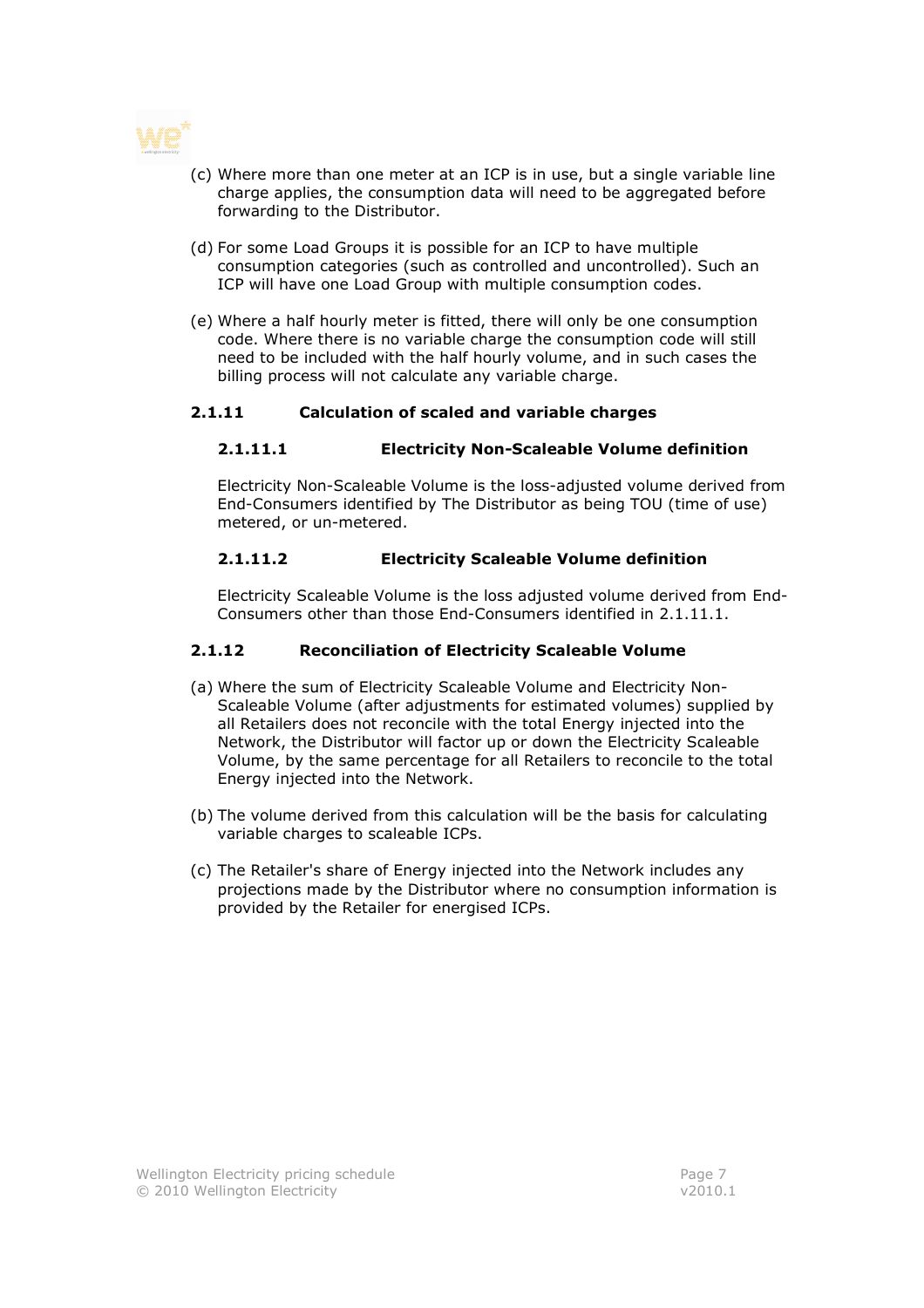

## 2.2 UN-METERED ELECTRICITY LINE CHARGES

This section applies to un-metered End-Consumers less than 1kVA, however End-Consumers greater than 1kVA may be eligible for un-metered at the Distributors discretion. Line charges contain either a fixed or variable charge.

#### 2.2.1 Load Group definitions

The structure of the charges for un-metered End-Consumers is shown below;

| <b>Type</b>         | Wellington |
|---------------------|------------|
| Non-street lighting | G001       |
| Street lighting     | G002       |

The non-street lighting Load Group is applicable to un-metered connections less than 1kVA other than street lighting. The street lighting Load Group is applicable to un-metered connections less than 1kVA that are street lighting.

#### 2.2.2 Variable charges

- (a) A variable charge applies to all un-metered Load Groups (refer to 2.1.5 for the variable charge descriptions).
	- i For all un-metered supplies 24 hr uncontrolled (24UC) variable charges apply.

#### 2.2.3 Determining consumption

- (a) For un-metered supply other than streetlights, consumption will be determined on a case-by-case basis based on load profile and input wattages. A minimum load factor of 10% will be applied to the input wattage.
- (b) For Un-metered streetlights, the Distributor will administer a database of input wattages and number of fittings. Consumption will be determined by multiplying the input wattage of each fitting in the Distributor's database with the number of night hours as given in the table below:

| Month     | Wellington |
|-----------|------------|
| January   | 286        |
| February  | 288        |
| March     | 360        |
| April     | 390        |
| May       | 439        |
| June      | 443        |
| July      | 449        |
| August    | 418        |
| September | 366        |
| October   | 335        |
| November  | 287        |
| December  | 276        |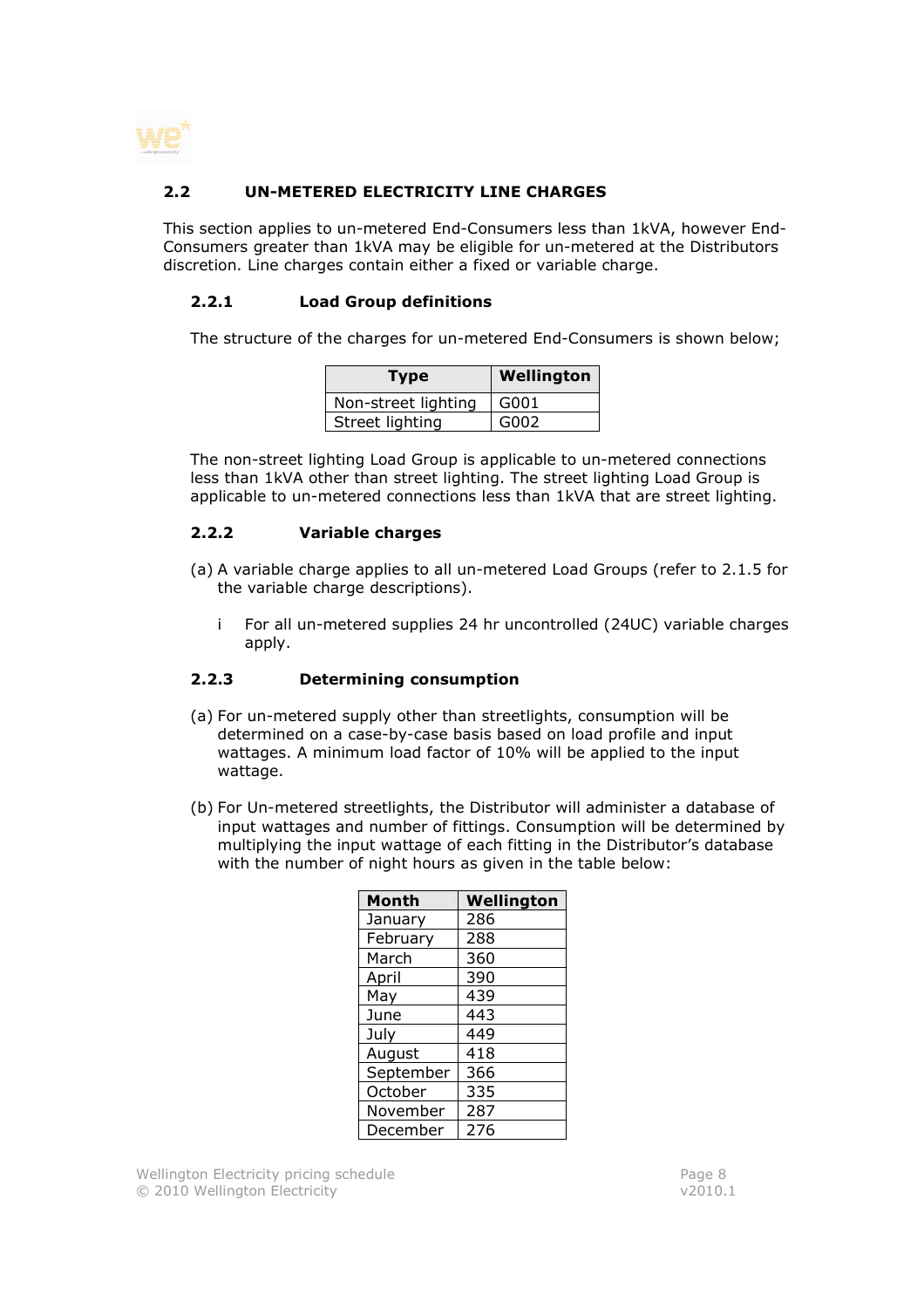

# 2.3 RESIDENTIAL ELECTRICITY PRICING

This section applies to all Residential End-Consumers in a private dwelling not normally used for any business activity.

#### 2.3.1 Load Group definitions

The structure of the charges for Residential End-Consumers is shown below;

| Residential       | Single meter                           |      | Two meters | 3 phase |
|-------------------|----------------------------------------|------|------------|---------|
| <b>Load Group</b> | Uncontrolled   Controlled   Controlled |      |            |         |
| Wellington        | G100                                   | G102 | G101       | G103    |

- (a) The single meter uncontrolled Load Group is applicable to all residential End-Consumers with a single meter but with no load connected to the Distributor's load management system,
- (b) The single meter controlled Load Group is applicable to all residential End-Consumers with a single meter, with load connected to the Distributor's load management system,
- (c) The two meter controlled Load Group is applicable to all residential End-Consumers with two meters, one meter recording consumption for load connected to the Distributor's load management system and one meter recording consumption for load not connected to the Distributor's load management system,
- (d) The 3 phase Load Group is applicable to all residential End-Consumers with a 3 phase connection.

#### 2.3.2 Variable charges

- (a) There are different variable charges for each Load Group (refer to 2.1.5 for the variable charge descriptions).
	- i For single meter uncontrolled configurations 24 hr uncontrolled (24UC) variable charges apply.
	- ii For single meter controlled configurations all inclusive controlled (AICO) variable charges apply.
	- iii For two meter configurations both controlled (CTRL) and 24 hr uncontrolled (24UC) variable charges apply (controlled charge subject to load permanently wired to a separate meter).
	- iv For 3 phase configurations 24 hr uncontrolled (24UC) variable charges apply.
	- v Night charge (NITE) is available to all residential options except 3 phase supplies.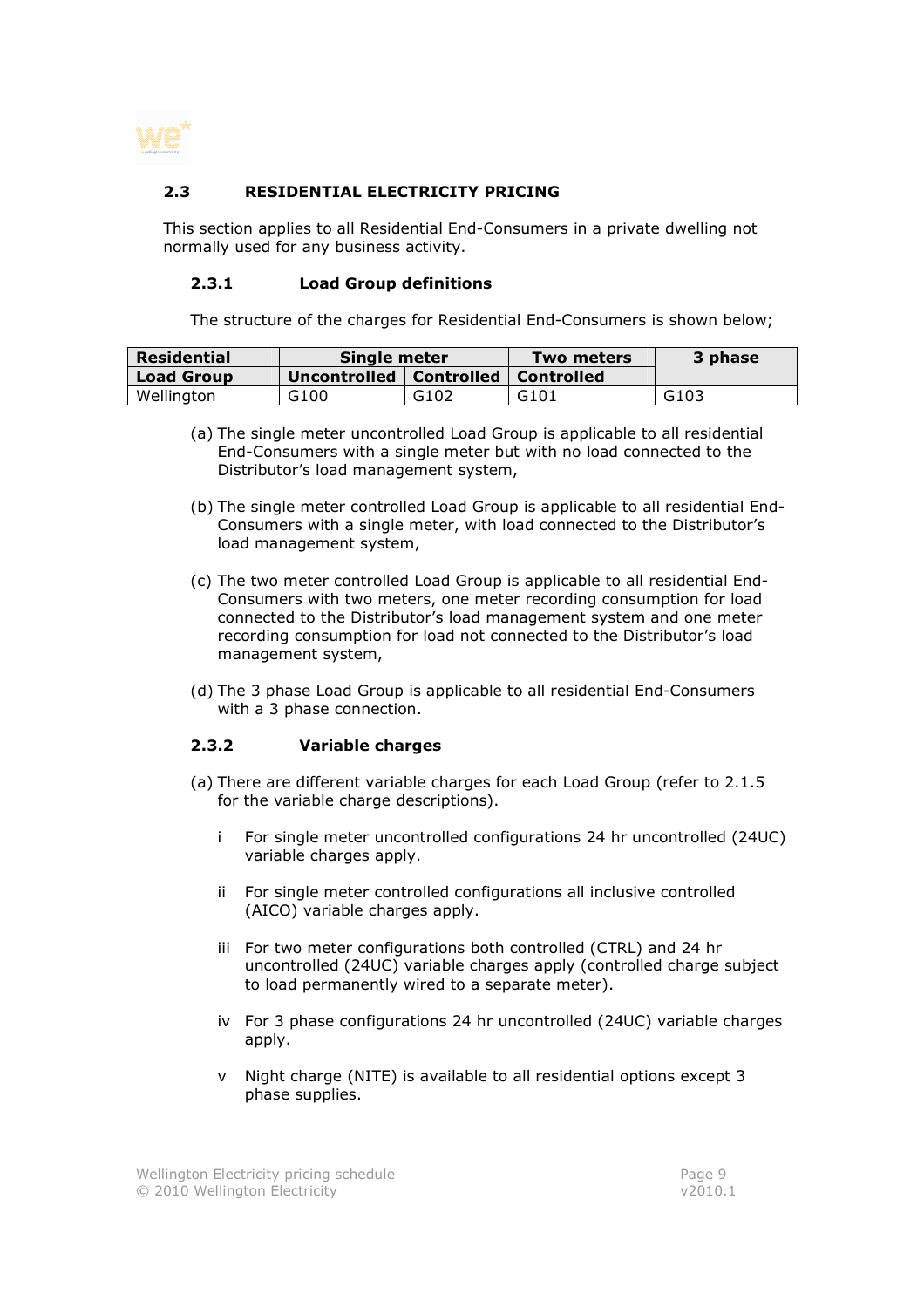

vi Consumption submitted on a consumption code not appropriate for the End-Consumers Load Group will be charged at the default charge for that Load Group. The default charge will be determined as the highest variable charge applicable for that Load Group.

# 2.3.3 Fixed charges

(a) Different fixed charges apply to each Load Group.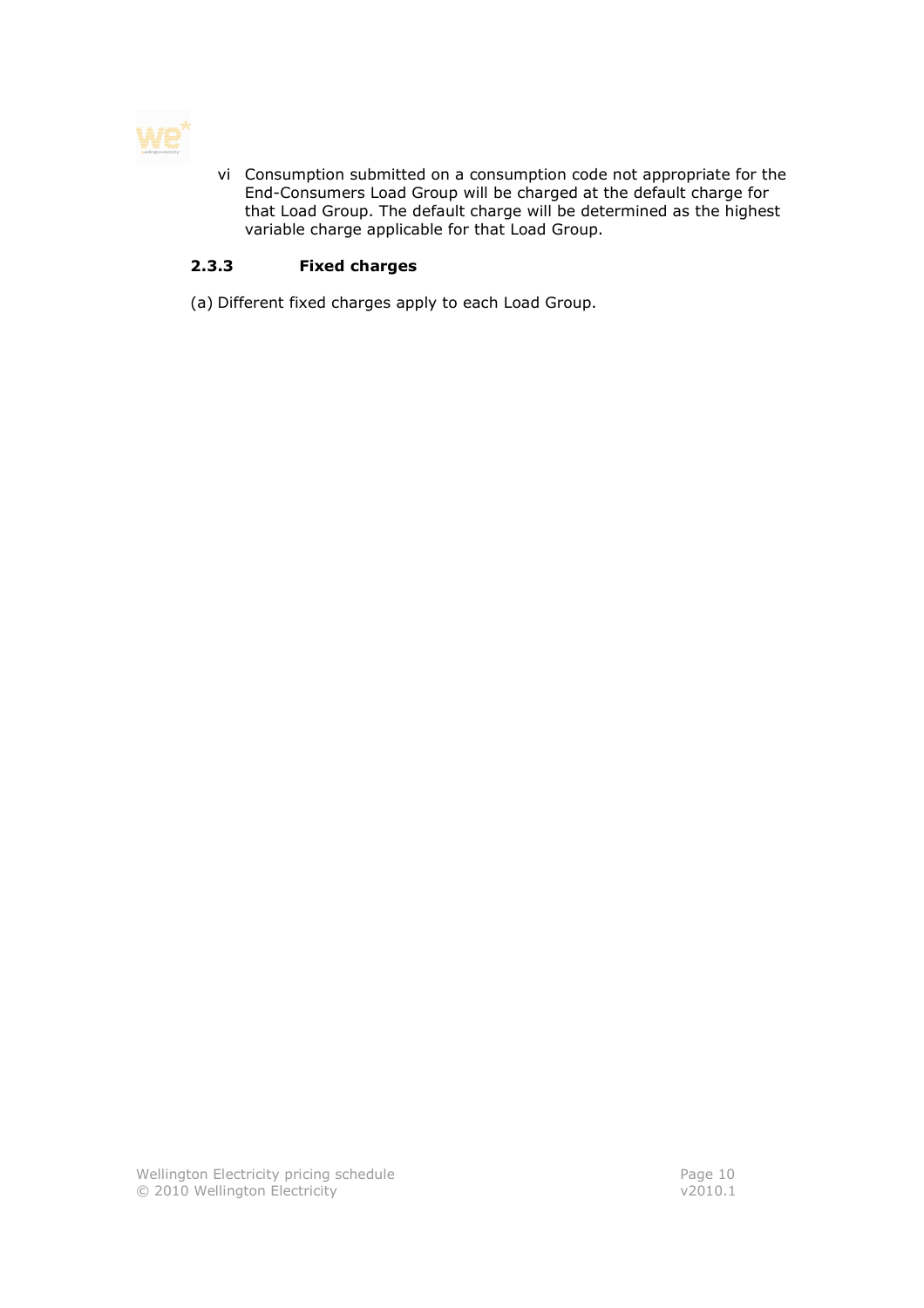

#### COMMERCIAL ELECTRICITY PRICING

This section applies to all non-Residential End-Consumers up to and including 300kVA capacity.

#### 2.3.4 Load Group definitions

Commercial pricing is divided into two types of connection, low voltage connections and transformer connections.

- (a) A transformer connection is where the End-Consumer receives a supply from transformers owned by the Distributor but dedicated to supply a single End-Consumer.
- (b) A low voltage connection is where an End-Consumer receives supply from the Distributors low voltage network.

The structure of the charges for Commercial End-Consumers with a transformer connection is shown below;

| <b>Capacity</b>            | Wellington       |
|----------------------------|------------------|
| $\epsilon$ = 15kVA         | GX02             |
| $>15kVA$ and $<=69kVA$     | GX07             |
| $>69$ kVA and $<=138$ kVA  | GX <sub>14</sub> |
| $>138$ kVA and $<=300$ kVA | GX30             |

The structure of the charges for Commercial End-Consumers with a low voltage connection is shown below;

| <b>Capacity</b>            | Wellington |
|----------------------------|------------|
| $\epsilon$ = 15kVA         | GV02       |
| >15kVA and <= 69kVA        | GV07       |
| $>69$ kVA and $<=138$ kVA  | GV14       |
| $>138$ kVA and $<=300$ kVA | GV30       |

#### 2.3.5 Variable charges

- (a) A variable charge applies to all commercial Load Groups (refer to 2.1.5 for the variable charge descriptions).
	- i For all Commercial supplies 24 hr uncontrolled (24UC) variable charges apply.

#### 2.3.6 Fixed charges

(a) Different fixed charges apply to each Load Group.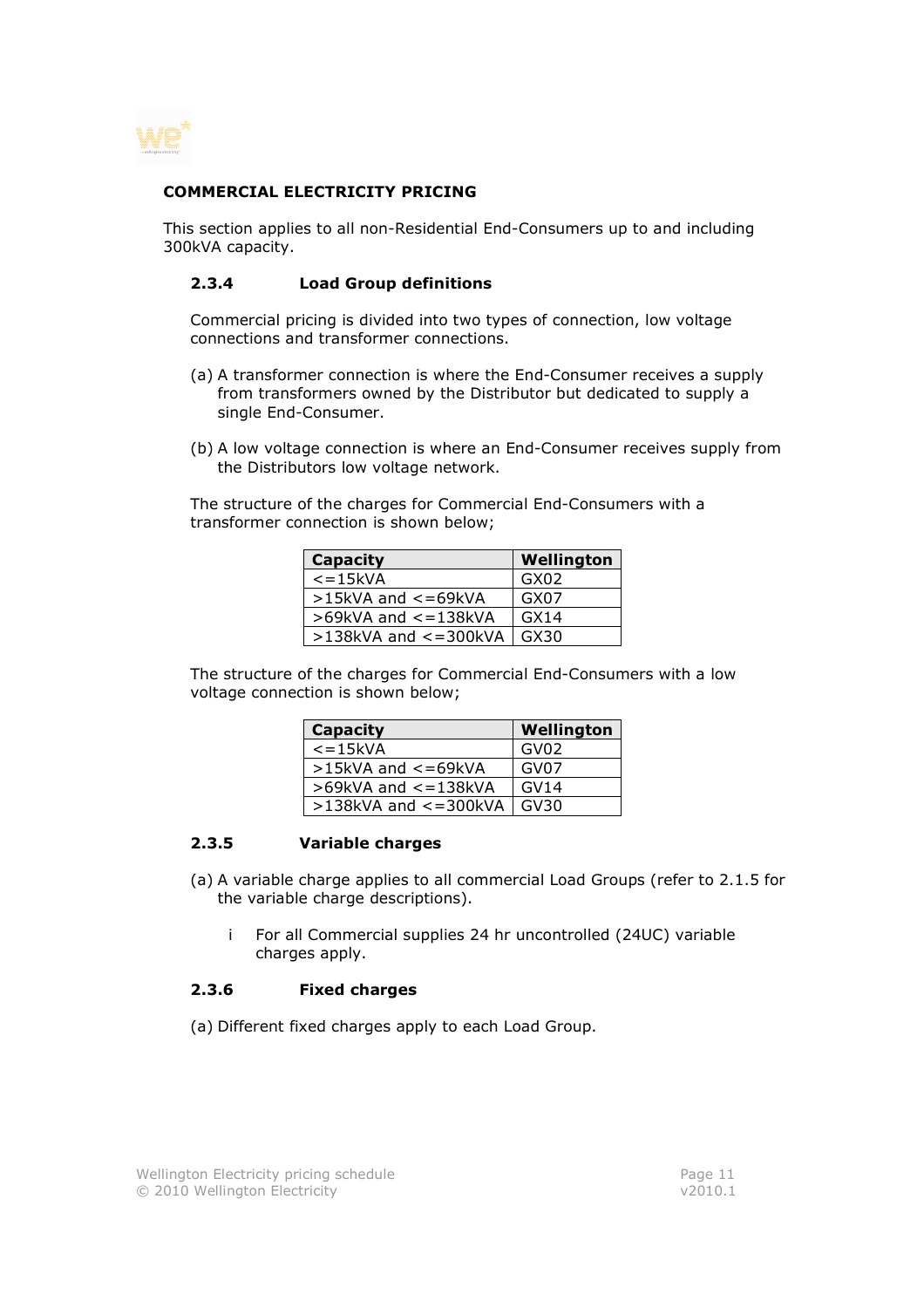

# 2.4 INDUSTRIAL ELECTRICITY PRICING

This section applies to all non Residential End-Consumers greater than 300kVA capacity.

#### 2.4.1 Load Group definitions

Industrial pricing less than or equal to 1500kVA is divided into two types of connection, low voltage connections and transformer connections;

- (a) A transformer connection is where the End-Consumer receives a supply from transformers owned by the Distributor but dedicated to supply a single End-Consumer.
- (b) A low voltage connection is where an End-Consumer receives supply from the Distributor's low voltage network.

Industrial pricing greater than 1500kVA is divided into three service areas, CBD/Industrial, Urban and Rural. The service areas are defined in section 2.8.3.

The structure of the charges for Industrial End-Consumers is shown below;

| <b>Connection type</b> | Capacity                       | Wellington |
|------------------------|--------------------------------|------------|
| Transformer connection | $>$ 300kVA and $<$ = 1500kVA   | GX99       |
| Low voltage            | $>$ 300kVA and $\lt$ = 1500kVA | GV99       |
|                        | >1500kVA                       | GC60       |
|                        |                                | GU60       |
|                        |                                | GR60       |

# 2.4.2 Variable charges

- (a) A variable charge applies to all industrial Load Groups (refer to 2.1.5 for the variable charge descriptions).
	- i For all Commercial supplies 24 hr uncontrolled (24UC) variable charges apply.

#### 2.4.3 Fixed charges

(a) Different fixed charges apply to each Load Group.

#### 2.4.4 Capacity charges

- (a) Different capacity charges apply to each Load Group.
- (b) The capacity charge is based on the capacity dedicated by the Distributor to supplying the End-Consumer's Equipment. For a transformer connection, capacity is determined by transformer size. For a low voltage connection, capacity is determined by End-Consumer Anytime Maximum Demand or fuse size (where installed). Where the available capacity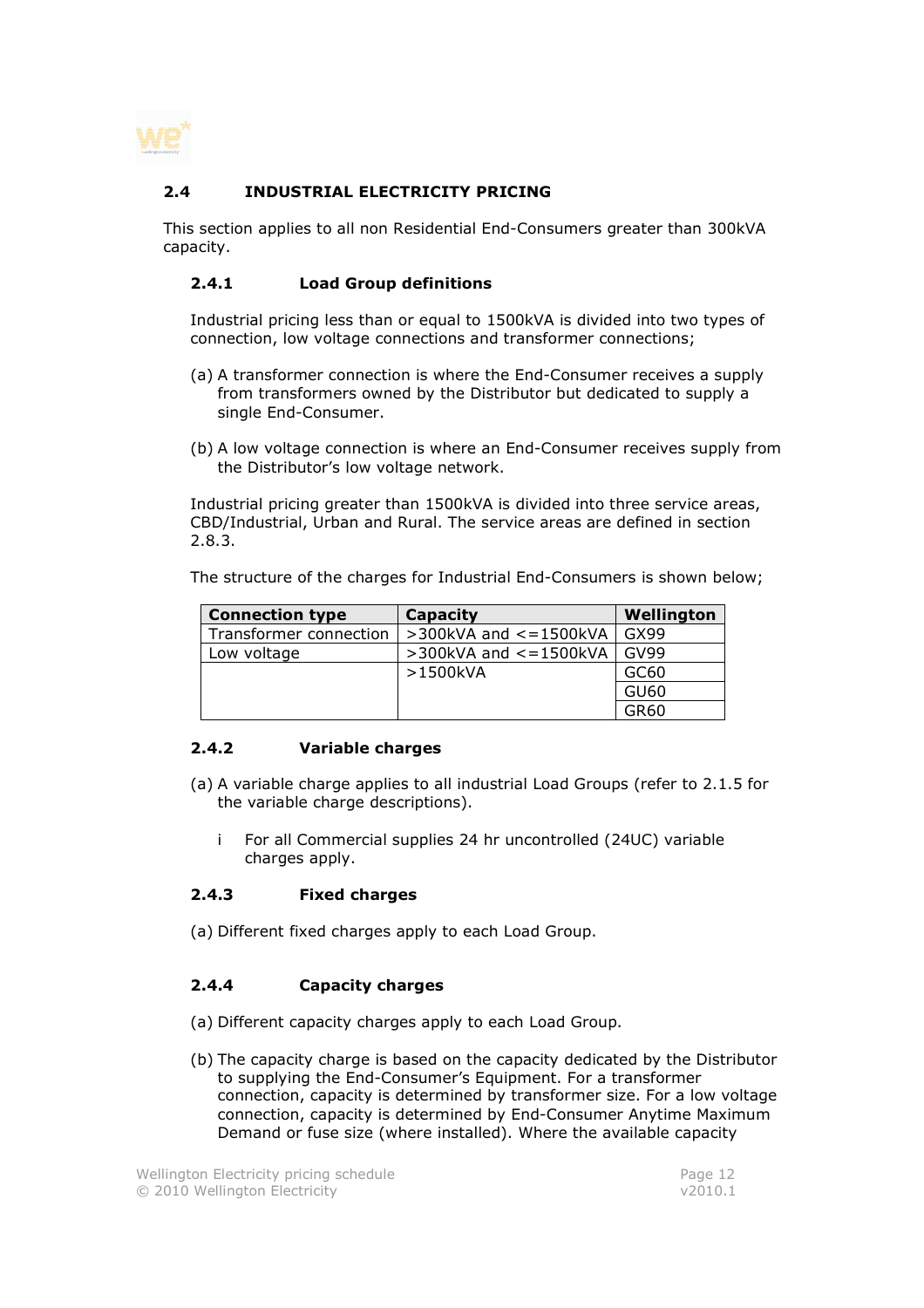

exceeds the requirement of the End-Consumer's equipment, the Distributor may reduce the capacity rating to an assessed rating, and may install a fuse or current limiting device limiting the available capacity to the assessed rating.

(c) The Distributor may reduce the available capacity of the dedicated transformers to the size of the assessed rating, on giving one month's notice in writing of its intentions to the Retailer.

# 2.4.5 Demand charges

(a) Different demand charges apply to each Load Group.

- i For industrial customers with a capacity less than or equal to 1500kVA, demand (DAMD) is defined as the maximum demand during the month, where the kVA demand is twice the maximum kVA half hourly reading during the month to which the charges apply.
- ii For industrial customers with a capacity greater than 1500kVA, demand (DOPC) is defined as the maximum demand during on-peak periods, where the kW demand is twice the maximum kWh half hourly reading within the on-peak periods. The on-peak periods are defined as 7:30am to 9:30am and 5:30pm to 7:30pm on weekdays (including public holidays). Different on-peak charges are applied to different geographical service areas. The service areas are specified in 2.8.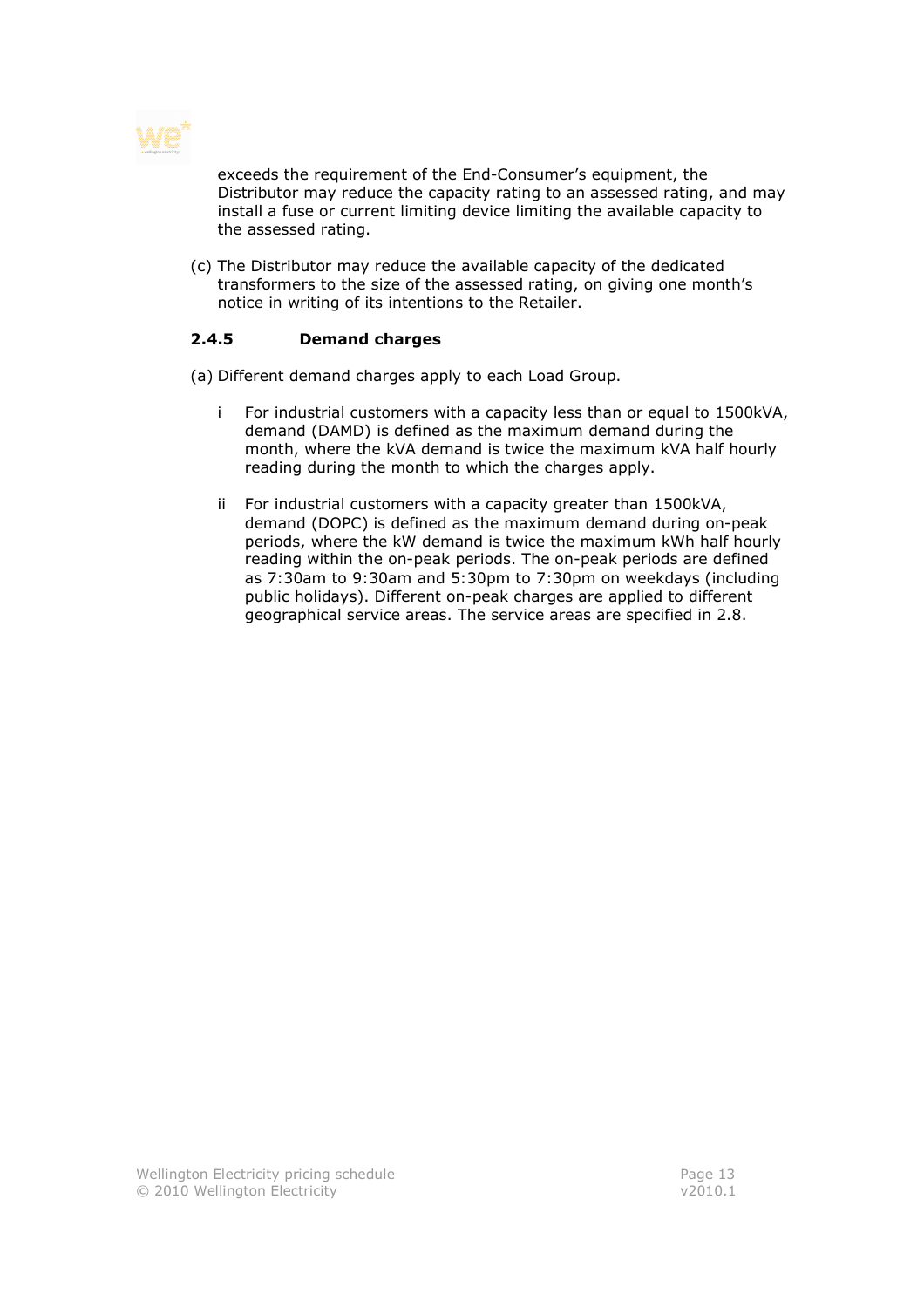

# 2.5 EMBEDDED GENERATION

Each Generator connected to the Network will be subject to a separate agreement. The line charge will be calculated in accordance with the prevailing pricing policy. The line charge will be dependent upon location, the type of connection, the size of the Generator and operating pattern.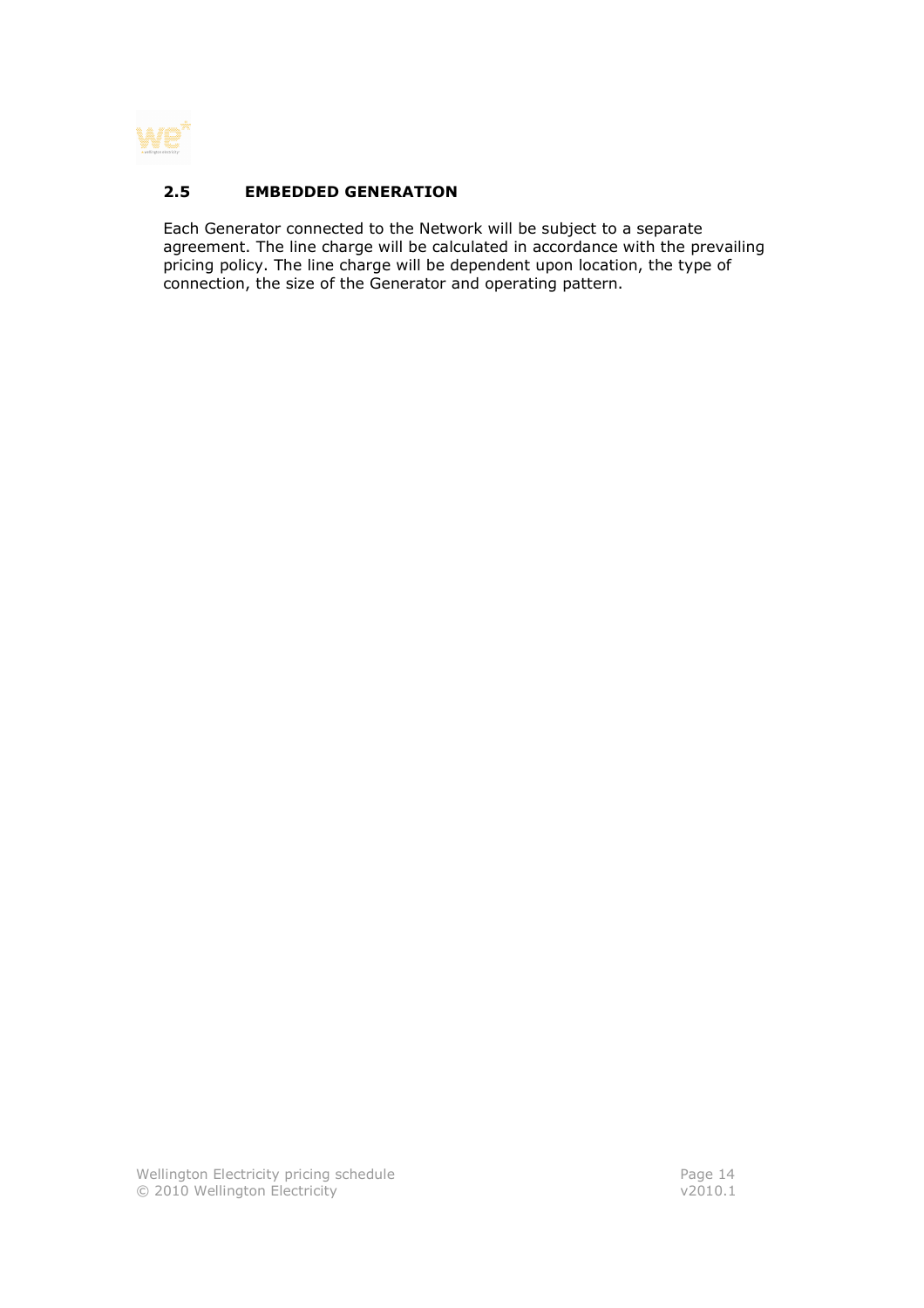

# 2.6 ELECTRICITY NETWORK LOSS FACTORS

Losses and Loss Factors may be reviewed and may be amended by the Distributor from time to time, on reasonable notice to the Retailer, to ensure that they reflect Unaccounted for Electricity on the Network as accurately as possible.

#### 2.6.1 Loss Factors

- (a) For the purpose of calculating Network line charges, unless otherwise specified, the Loss Factors detailed in this section do not need to be applied to the measured or calculated Energy conveyed to Points of Connection.
- (b) Loss Factors will be applied to the metered Energy consumption measured at the Point of Connection for reconciliation/allocation purposes. The line charge will be applied to the metered Energy consumption (subject to further adjustment to the aggregated volume through scaling).

#### 2.6.2 Electricity Network Loss Factors

| Distribution Losses by metering voltage, transformer connection and Load |                                  |                                                        |                                                         |  |
|--------------------------------------------------------------------------|----------------------------------|--------------------------------------------------------|---------------------------------------------------------|--|
| <b>Loss</b><br><b>Factor</b>                                             | <b>End-Consumers</b><br>metering | <b>Distribution Loss ratios</b><br>with respect to the | <b>Distribution Loss</b><br><b>Factors with respect</b> |  |
| code                                                                     | voltage                          | injection point meter                                  | to the ICP meter                                        |  |
| <b>Wellington pricing region</b>                                         |                                  |                                                        |                                                         |  |
| VECG1                                                                    | <b>LV</b>                        | 5.01%                                                  | 1.0527                                                  |  |
| VECG2                                                                    | LV                               | 2.72%                                                  | 1.0280                                                  |  |
| VECG3                                                                    | 1V                               | 2.72%                                                  | 1.0280                                                  |  |
| VECG4                                                                    | HV                               | 1.42%                                                  | 1.0144                                                  |  |

#### 2.6.3 Loss Factor look up codes

The following table summarise the Loss Factor codes detailed in the Network Loss table (above).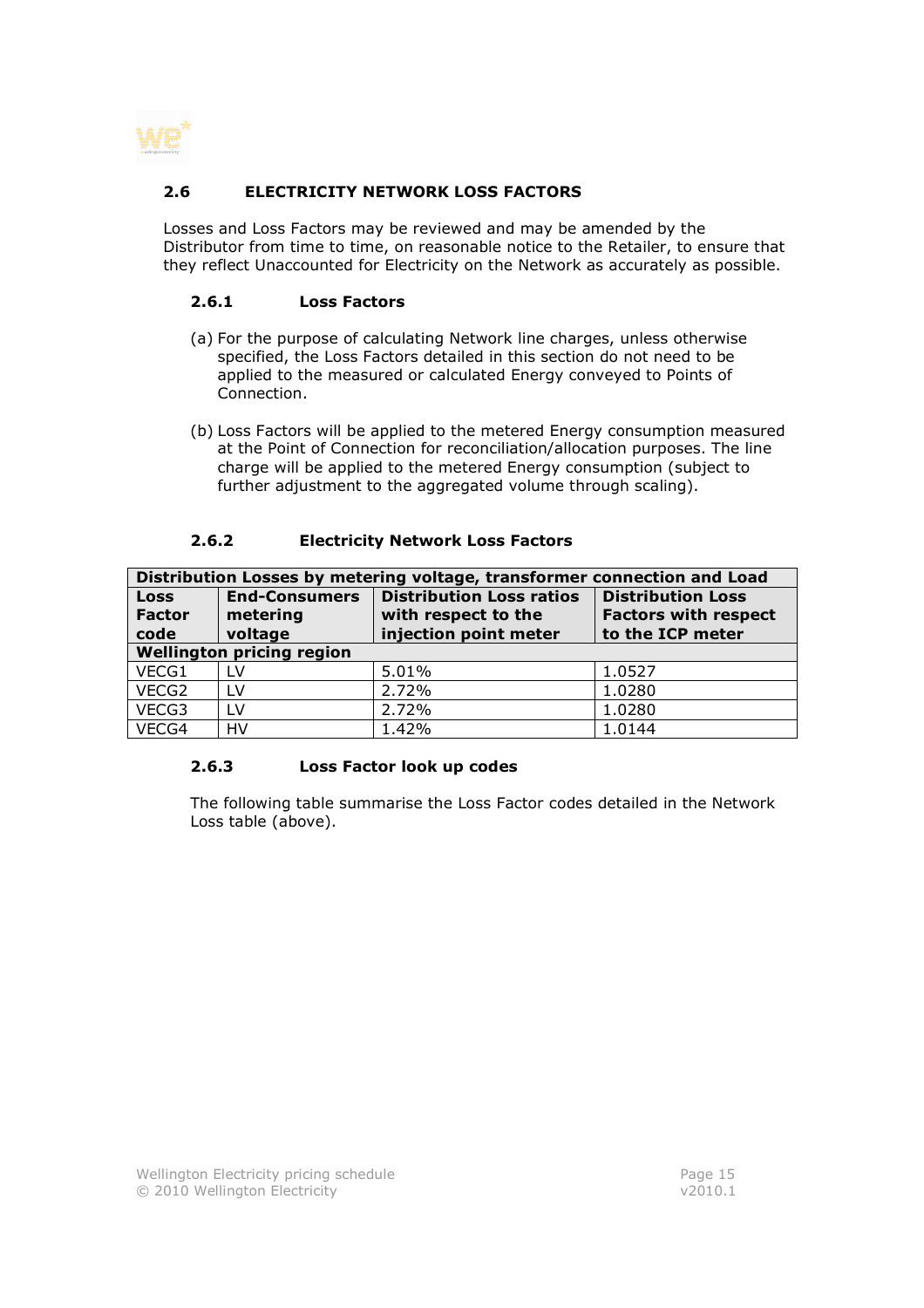

# 2.6.3.1 Wellington Loss Factor look up codes

| <b>Wellington Network distribution Losses by Load Group</b> |       |                                                               |  |
|-------------------------------------------------------------|-------|---------------------------------------------------------------|--|
| <b>Load Group</b>                                           |       | Loss factor code (LV metered)   Loss Factor code (HV metered) |  |
| <b>Un-metered</b>                                           |       |                                                               |  |
| G001                                                        | VECG1 | $\overline{\phantom{a}}$                                      |  |
| G002                                                        | VECG1 |                                                               |  |
| <b>Residential</b>                                          |       |                                                               |  |
| G100                                                        | VECG1 | $\overline{\phantom{a}}$                                      |  |
| G101                                                        | VECG1 |                                                               |  |
| G102                                                        | VECG1 | $\overline{\phantom{a}}$                                      |  |
| G103                                                        | VECG1 | $\overline{\phantom{a}}$                                      |  |
| <b>Small commercial</b>                                     |       |                                                               |  |
| GV <sub>02</sub>                                            | VECG1 | $\overline{\phantom{a}}$                                      |  |
| GV07                                                        | VECG1 | $\overline{\phantom{a}}$                                      |  |
| GV14                                                        | VECG1 | $\overline{\phantom{a}}$                                      |  |
| <b>GV30</b>                                                 | VECG1 | $\overline{\phantom{a}}$                                      |  |
| GX02                                                        | VECG2 | VECG4                                                         |  |
| GX07                                                        | VECG2 | VECG4                                                         |  |
| GX14                                                        | VECG2 | VECG4                                                         |  |
| GX30                                                        | VECG2 | VECG4                                                         |  |
| <b>Industrial</b>                                           |       |                                                               |  |
| <b>GV99</b>                                                 | VECG3 |                                                               |  |
| GX99                                                        | VECG3 | VECG4                                                         |  |
| GC60                                                        | VECG3 | VECG4                                                         |  |
| <b>GU60</b>                                                 | VECG3 | VECG4                                                         |  |
| GR60                                                        | VECG3 | VECG4                                                         |  |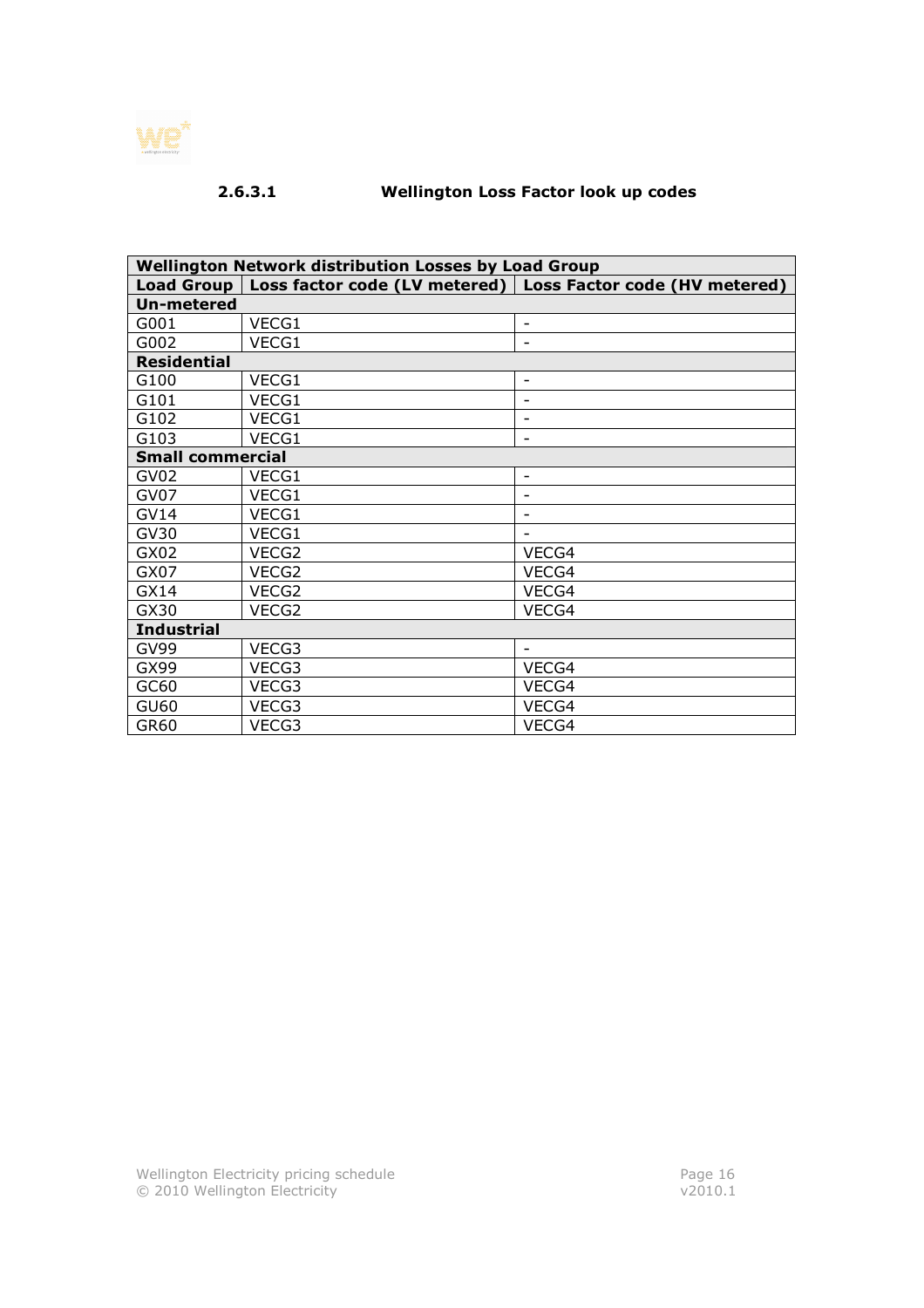

# 2.7 OTHER CHARGES - ELECTRICITY

Unless stated otherwise below, all charges will be invoiced directly to the Retailer by the Distributor and not to the End-Consumer.

All Non-Network Fault work, Retailer or End-Consumer services not listed below will be charged to the Retailer on a time and materials basis at market rates.

| #             | Fee                                                                                                                                                                                                                                                                                                                                                                                                                                                                                                 | <b>Electricity</b>              |
|---------------|-----------------------------------------------------------------------------------------------------------------------------------------------------------------------------------------------------------------------------------------------------------------------------------------------------------------------------------------------------------------------------------------------------------------------------------------------------------------------------------------------------|---------------------------------|
|               |                                                                                                                                                                                                                                                                                                                                                                                                                                                                                                     | charge                          |
| $\mathbf{1}$  | New connection fee<br>This fee is payable when the Distributor Energises a new Point of<br>Connection for the first time, by inserting the fuse.<br>Any additional site visits required by the Distributor with regard<br>to a new connection will incur a site visit fee. For example, where<br>a site is not ready, insufficient or incorrect information is<br>provided and where the physical status of a new connection<br>needs to be inspected by the Distributor.                           | \$30 per Point<br>of Connection |
| $\mathcal{P}$ | Site visit fee<br>Payable for any site visit by the Distributor, including Non-<br>Network call out, temporary disconnection, urgent after hours<br>disconnection, vacant site disconnection and reconnection,<br>permanent disconnection and change of capacity (where the<br>capacity change can be completed by changing fuse size within<br>the existing fuse holder. Work in excess of this will be charged<br>directly to the End-Consumer on a time and materials basis at<br>market rates). | \$100 per site<br>visit         |
| 3             | Late, incorrect or incomplete consumption fee data<br>This fee is payable where consumption data required in this<br>Agreement from the Retailer to the Distributor, does not comply<br>with the requirement of this agreement.<br>It will be charged on the basis of the actual time spent by a<br>billing analyst to review, correct, validate and reconcile the<br>information.                                                                                                                  | \$90 per hour                   |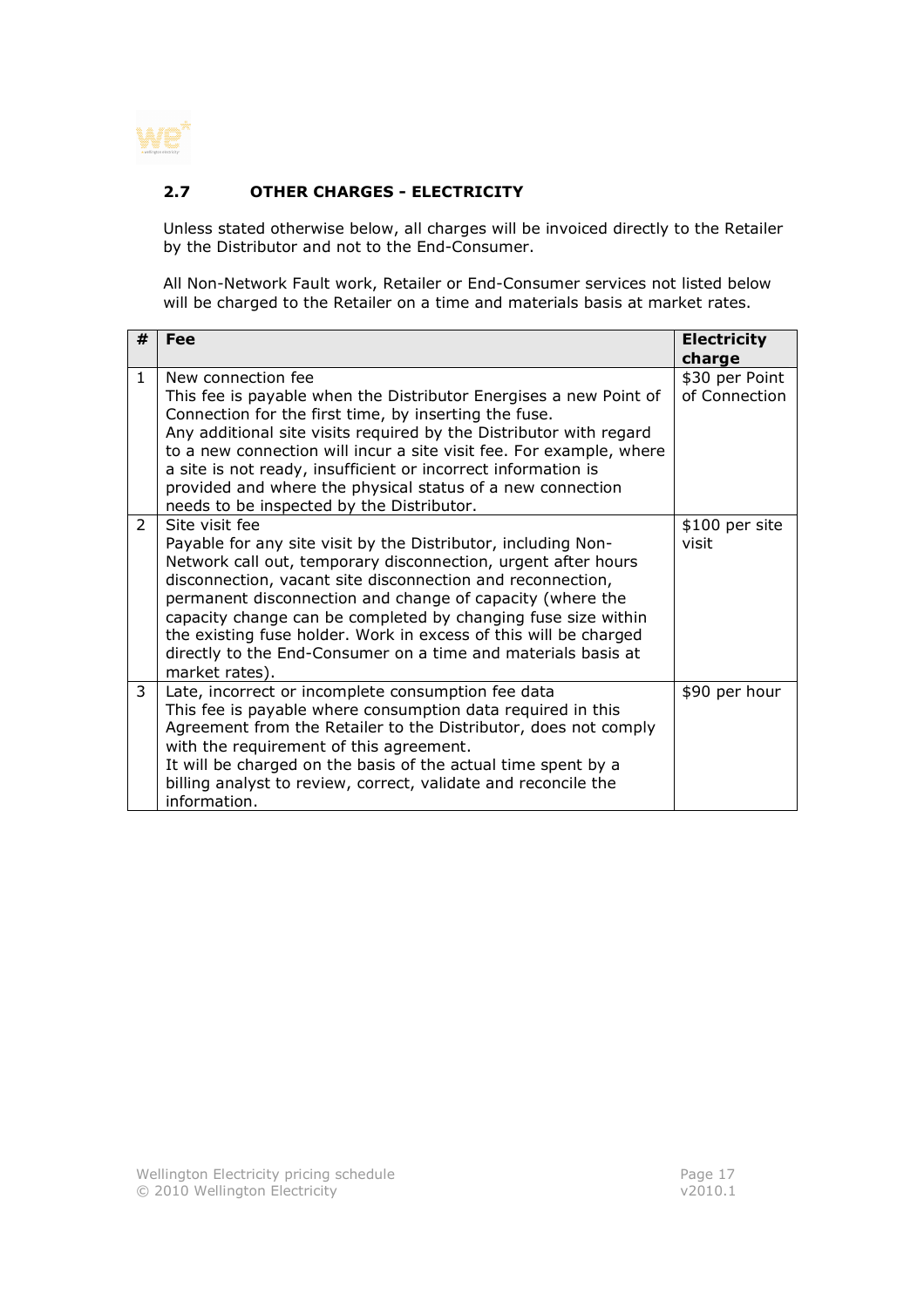

# 2.8 SERVICE AREAS AND SERVICE LEVELS

Service areas and service levels are presented in the following maps.

# 2.8.1 Residential Service Areas - Wellington Network

# **Standard Service Levels**

Wellington region - Residential customers



Effective: 1 May 2005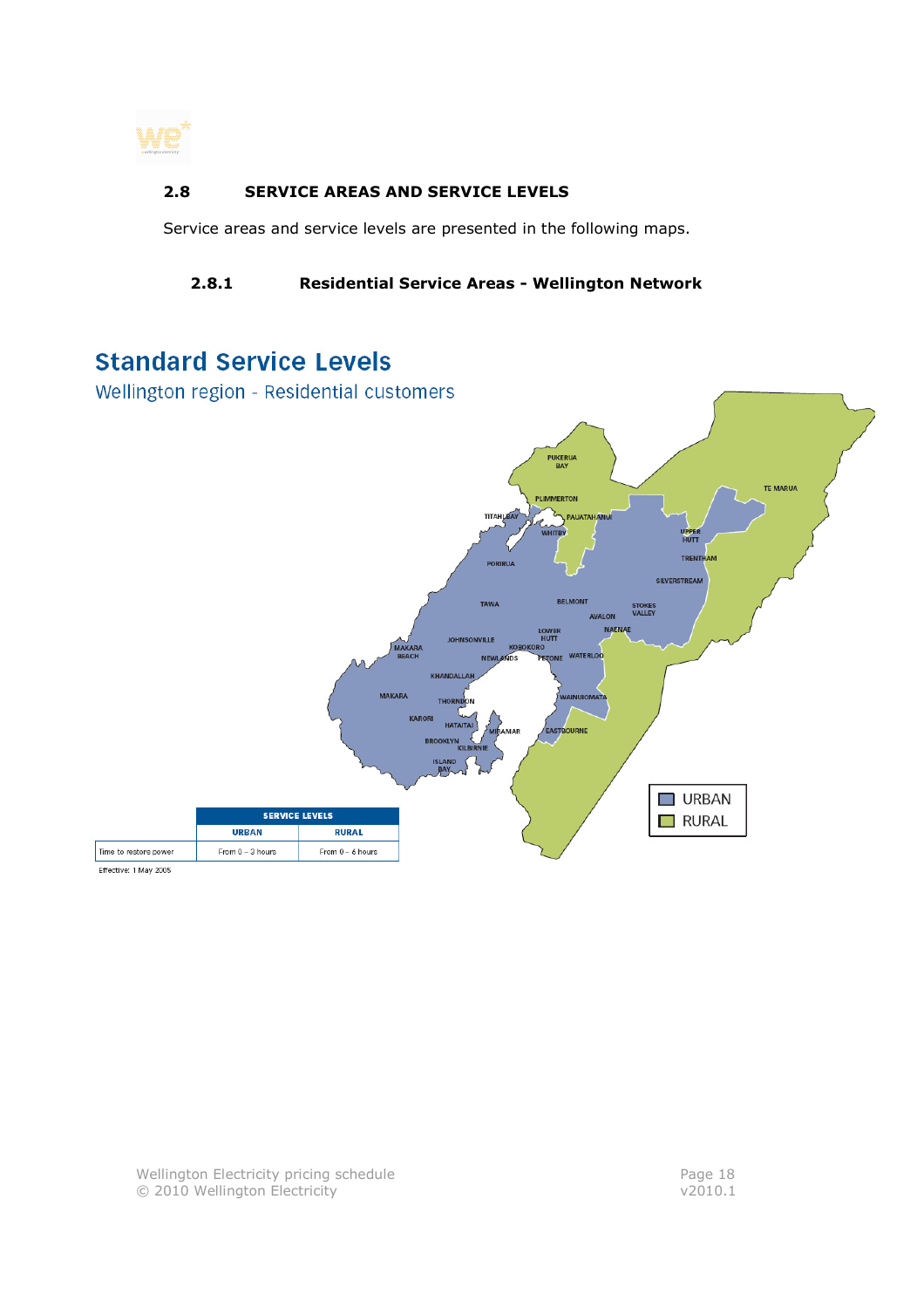

# 2.8.2 Commercial Service Areas - Wellington Network